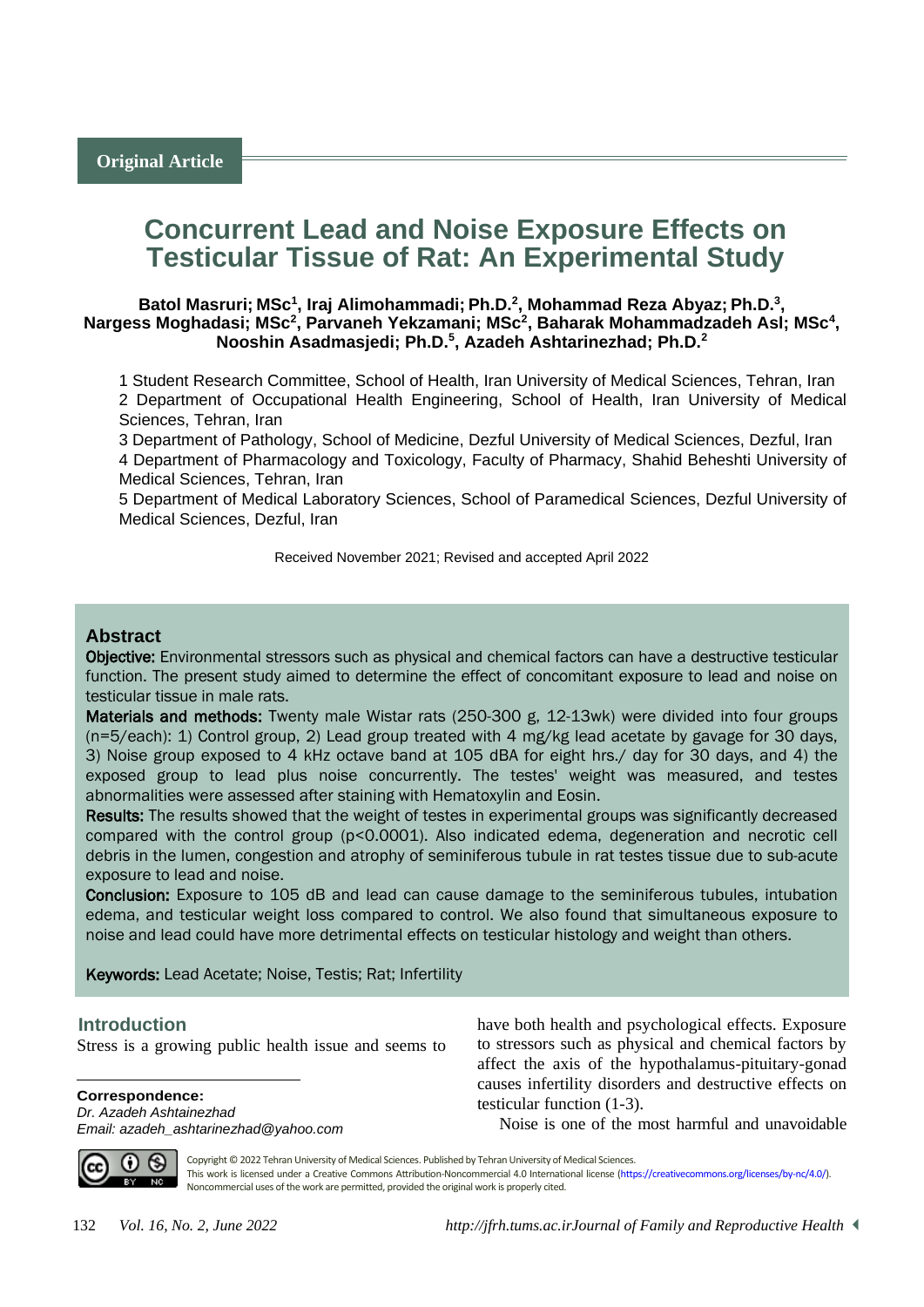physical factors in the workplace, and according to the Ministry of Health's Center for Health and Workplace, more than 2 million workers in Iran are exposed to harmful occupational noise. Noise stress has adverse effects on the human body, such as cardiovascular disorders, hearing loss, reduced mental efficiency, and can affect the hormonal system [\(4,](#page-4-1) [5\)](#page-4-2).

Some studies by evaluating testosterone and spermatogenesis level, Luteinizing hormone (LH) and follicle stimulating hormone (FSH), sperm count, morphology, viability have shown that noise-induced stress could affect the structure of testicular tissue [\(2,](#page-4-3) 6, [7\)](#page-4-4). Long-term exposure to noise-induced stress seems to have adverse effects on male fertility based on increased apoptosis due to pathogenesis stress (noise and lead) and suppression of spermatogenesis kinetics [\(7,](#page-4-4) 8).

Among toxic chemicals, metals are considered important environmental toxins due to their biodegradability and non-degradability properties and are harmful to environmental systems [\(9\)](#page-4-5). Lead is one of the most persistent environmental pollutants, and due to its everyday use in various industrial products, it is one of the essential heavy metals and a serious occupational hazard worldwide [\(10,](#page-4-6) [11\)](#page-4-7). Humans can be exposed to metal by eating contaminated food, water, or soil [\(12\)](#page-5-0). Exposure to lead causes a wide range of physiological, biochemical, and behavioral disorders and testicular dysfunction (for example, affects the testes' weight, sperm concentration, morphology, and motility) (13-16). Production of reactive oxygen species (ROS) is a probable mechanism that was considered for the detrimental effect of lead. Lead can accumulate in organs and change their biological activity via oxidative stress. The testis is very sensitive to oxidative stress due to its unsaturated fatty acids [\(17\)](#page-5-1). Noise and lead appear to cause oxidative stress in various tissues, including the testes, by disturbing the balance of the prooxidant/antioxidant system [\(18,](#page-5-2) [19\)](#page-5-3).

Given that so far, few studies conducted to investigate the cumulative effects of noise and lead on testicular tissue, and most studies have examined chronic and sub-chronic effects, this study aimed to investigate the Concurrent effect of sub-acute exposure to noise and lead on testicular tissue in male rats.

## **Materials and methods**

*Study design and animals:* Twenty healthy male Wistar rats (weight 250-300 gr, 12-13 wk) were used for the experiment and obtained from the Experimental and Comparative studies center, Iran University of Medical Science, Tehran, Iran. The animals were housed in the temperature and lightcontrolled room  $(23\pm1$  °C, and 12-hr dark/ light cycle) and 40-50 % relative humidity with free access to standard food and water and accustomed for one week before the study. Lead acetate powder was purchased from MERCK Co. Germany (CAS: 107375).

Rats were randomly divided into four groups (n=5 in each group) as below:

Group 1: control; the animals received anything.

Group 2: rats were treated with lead acetate (4 mg/kg; lead acetate solution made by distilled water) by gavage for 30 days [\(20\)](#page-5-4).

Group 3: rats were exposed to a 4 kHz octave band at 105 dBA for eight hrs/ day (occupational exposure) for 30 days.

Group 4: the animals were exposed to lead by gavage (4 mg/kg) plus noise (4 kHz octave band at 105 dBA for eight hrs/ day) for 30 days.

*Noise exposure:* Noise exposure room was applied in dimensions of 80\*80\*95, and ten rats could concurrently live inside it comfortably. The chamber temperature was adjusted to  $22^{\circ}$ C using a temperature control device. Noise  $105 \pm 1$  dB with 4 kHz frequency generated by the signal software and played by cool edit pro V.21 and animals in groups 3 and 4 were exposed to this noise for eight hrs/day, six days/wk, for four next wks (groups 1 and 2 were kept in similar conditions with a difference that the noise did not exceed 60 dB). The noise was amplified and played by two speakers (Venous-SU132) located in the room's ceiling at equal distances four holes, placed on the center of sidewalls to monitor the chamber condition [\(21\)](#page-5-5). The noise level was measured using a sound level meter model CEL-400 through holes made on every side of the chamber.

*Sample preparation:* Rats were sacrificed after 30 days. The weight of testes was measured by digital balance (Shimadzu, Japan, LIBROR AEL-200), dissected the left testes tissue, and fixed with 10% formalin. Samples were then provided using a graded ethanol series and embedded in paraffin. Sections (10µm) have been stained with Hematoxylin and Eosin (H & E) (Sigma, USA) stains for histological examination [\(2\)](#page-4-3). The morphological alterations in tissue such as intertubular edema, atrophy of the seminiferous tubule, degeneration, and necrotic cell were evaluated. Photomicrographs were taken by light microscope (Labomed, Cx L, USA) at a magnification of 40X & 100X.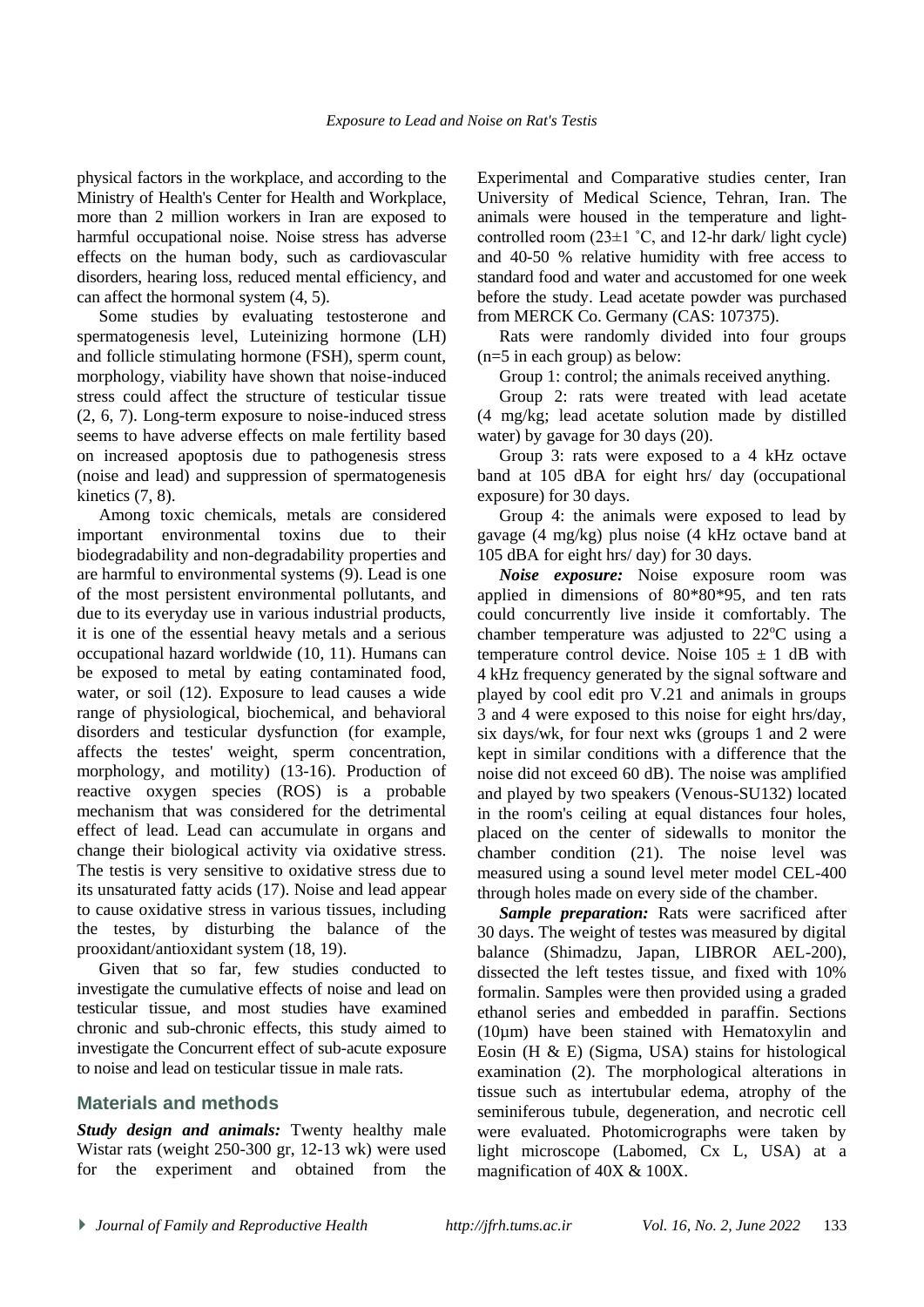*Ethical consideration:* All investigations of animals were carried out with the guidelines of the Ethical Committee of Iran University of Medical Sciences (IR.IUMS.REC.1397.121).

*Statistical analysis:* All the statistical analyzes were carried out using SPSS (Version 22.0, SPSS Inc., Chicago, IL, USA). Kolmogorov-Smirnov test was used to assay the normal distribution of data. One-way ANOVA and the Tukey test were applied for comparisons among the groups. P-value  $\leq 0.05$ was considered significant. The results were presented as mean± SD.

#### **Results**

There were considerable differences in the weight of testes between all experimental groups. The findings of the present study indicated the weight of testes in the noise plus lead group (p-value< 0.0001) was significantly less than in the lead and noise groups (Figure 1).



**Figure 1:** Comparison of the effect of sub-acute lead plus noise exposure on testis weight  $(N= 5)$ each group). Data presented as mean±SD. Oneway ANOVA and the Tukey test were applied. \*p-value < 0.0001

*Microscopic Description:* Figure 2 reveals the histopathological changes of the testes in experimental groups. The control group is shown to have a well-preserved lobules structure in which each lobule contains four seminiferous tubules embedded in a connective tissue stroma (A). There are mild to moderate congestion, intertubular edema, and a few degenerations and necrotic cell, debris in the lumen (B & C) in the lead, and noise groups. Also, there are extensive damages to testicular tissue, such as moderate or severe congestion, atrophy of seminiferous tubule necrotic cells debris in the lumen, and intertubular edema (D) in the Noise plus Lead group (Table 1).



**Figure 2:** Histopathological changes of Lead and Noise in rats' testis tissue. (A) The Control group reveals normal testicular histology (40X); (B) Lead group shows intertubular edema (Arrows), degeneration (circle), and necrotic cell debris in the lumen (star) (40X); (C) Noise group shows intertubular edema (Arrows), degeneration (circle) and necrotic cell debris in the lumen (star) (40X); (D) In the Noise plus Lead group shows severe congestion (circle), atrophy of seminiferous tubule (white star), necrotic cell debris in the lumen (black star) and intertubular edema (Arrows) (100X).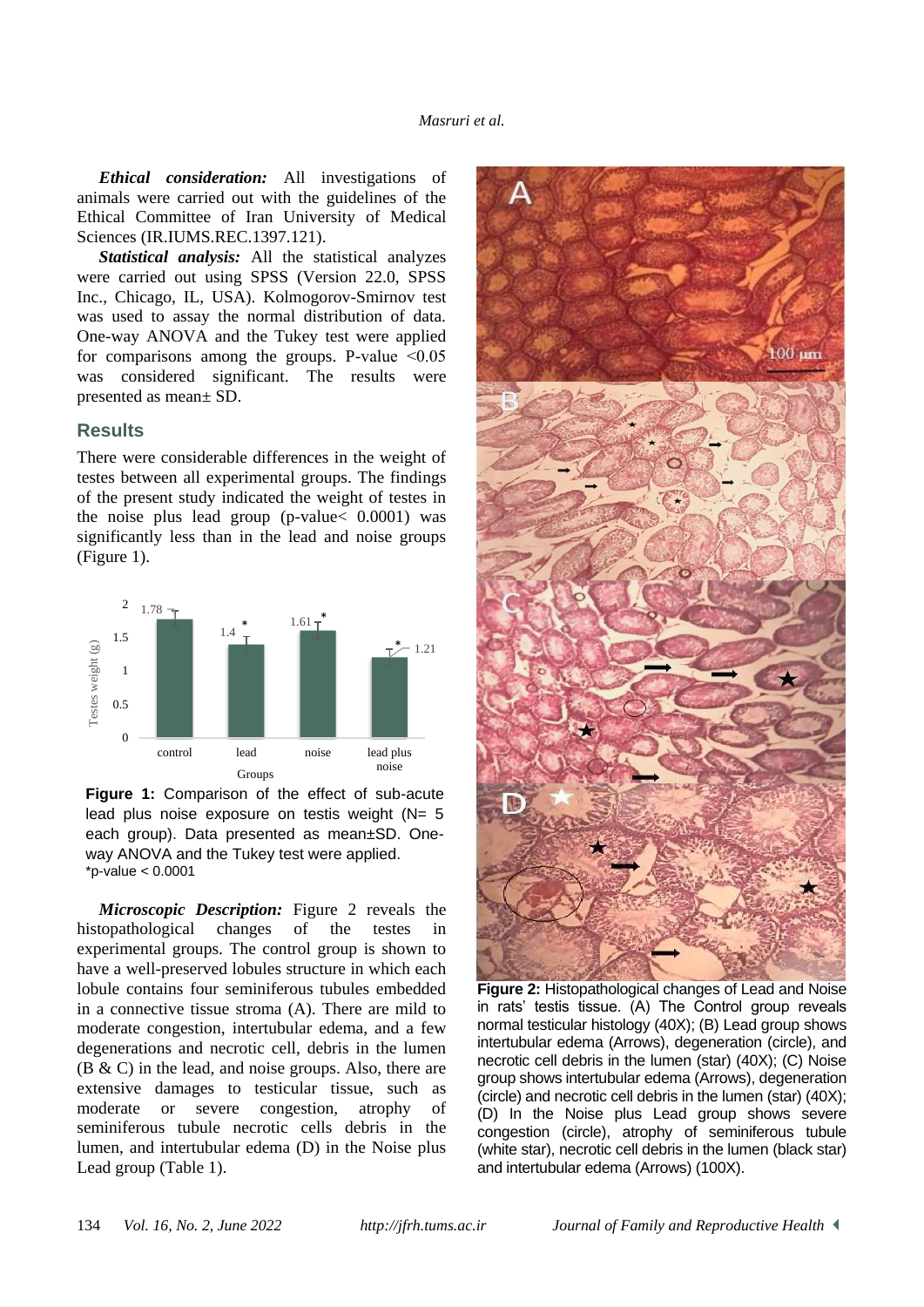**Table 1:** Histological alteration in testis after lead and noise exposure

| <b>Groups</b>   | Histological changes in testis tissue                                                      |
|-----------------|--------------------------------------------------------------------------------------------|
| Control         | Normal                                                                                     |
| Lead            | Edema, degeneration and necrotic cell debris in the lumen                                  |
| <b>Noise</b>    | Edema, degeneration and necrotic cell debris in the lumen                                  |
| Lead plus noise | Severe congestion, atrophy of seminiferous tubule, necrotic cell debris in lumen and edema |

These pathologic changes were diagnosed by hyperemia in blood vessels (congestion), increased distance between tubules (intertubular edema), structural abnormality (degenerations), cells without nuclei (necrotic cell), fragments of a necrotic cell (debris), and thinning of seminiferous tubule walls (atrophy).

## **Discussion**

The testis is a dual organ and the main reproductive organ in men with endocrine function [\(22,](#page-5-6) [23\)](#page-5-7). Environmental factors such as physical and chemical agents can have a destructive testicular function [\(2,](#page-4-3) 3). Among environmental pollutants, noise is one of the most common natural pollutants and an inevitable factor at home and the workplace (24). Several studies have reported that vocal stress can have structural and functional adverse effects on testicular tissue [\(25,](#page-5-8) [26\)](#page-5-9). Due to the industrialization and development of urbanization, there is a growing concern about the adverse effects of metals on the male reproductive system [\(27\)](#page-5-10).

Lead is an abundant toxic metal in the environment [\(28\)](#page-5-11), and exposure to it has increased due to its widespread use in industry, cosmetics, and medicine [\(29\)](#page-5-12). Lead has no recognizable biologically beneficial role, but on the contrary, its destructive effects on humans and animals have been proven by several researchers [\(30,](#page-5-13) [31\)](#page-5-14). Even at low levels, exposure to lead can affect male fertility (8). Reports suggest that lead may damage testicular tissue by producing free radicals and thus increasing lipid peroxidation [\(32\)](#page-5-15). This study investigated the simultaneous effects of noise and lead exposure on the testis tissues.

The present study results showed that testis weight in the noise exposure group was significantly reduced compared to the control group (Figure 1), which is in line with the previous studies [\(33,](#page-5-16) [34\)](#page-5-17). It is determined that androgen hormones regulate the weight of genital organs, and it seems noise-induced stress by impaired hormones regulation could cause loss of weight [\(2,](#page-4-3) [7\)](#page-4-4).

There are conflicting results about the effects of lead on testicular weight. One study reported a significant increase in testicular weight [\(35\)](#page-5-18); on the other hand, the other studies reported a significant decrease [\(36,](#page-5-19) [37\)](#page-6-0) or no change in weight [\(38\)](#page-6-1). This difference may be due to differences in the exposure pathway, lead dose, age, etc. According to the results of this study, exposure to lead acetate caused a significant reduction in testicular weight in the lead exposure group compared to the control group (Figure 1), the results of which are in line with the study by Dorostghoal et al. [\(39\)](#page-6-2).

Also, in this study, we found that testicular weight in the group exposed to noise plus lead has a significant decrease compared to the other groups (Figure 1). One of the probable reasons for more decreasing testis weight in this group is the additive effect of lead and noise.

Usually, antioxidant defense systems in reproductive tissues prevent oxidative damage in spermatogenesis [\(38\)](#page-6-1). Studies have shown that noise and lead increase the production of free radicals by reducing or inhibiting the activity of antioxidant enzymes, thereby destroying the layers of spermproducing cells [\(4,](#page-4-1) [40\)](#page-6-3).

Histological examinations of testicular specimens are shown in Figure 2 and Table 1. The control group (A) shows the typical organization of the seminiferous tubules associated with arranged germinal lineage and the spermatids inside the tubes. Spermatogenic cells are characterized by dark nuclei, while serotonin cells are characterized by pale cells.

Connective tissue and interstitial cells are also commonly seen between tubes. Some pathological changes are observed in the experimental groups. Histological assessments show that exposed groups lack natural structure in seminiferous tubules. The thickness of the allogeneic tonic and the diameter of the seminiferous tubules decreased significantly in the study groups. Interstitial connective tissue and the number of Leydig cells are significantly reduced, indicating severe tissue damage (arrows).

In agreement with the present study results, two studies have shown that exposure to lead causes damages to the seminiferous tubules and interstitial connective tissue [\(36,](#page-5-19) [41\)](#page-6-4). In addition, a study on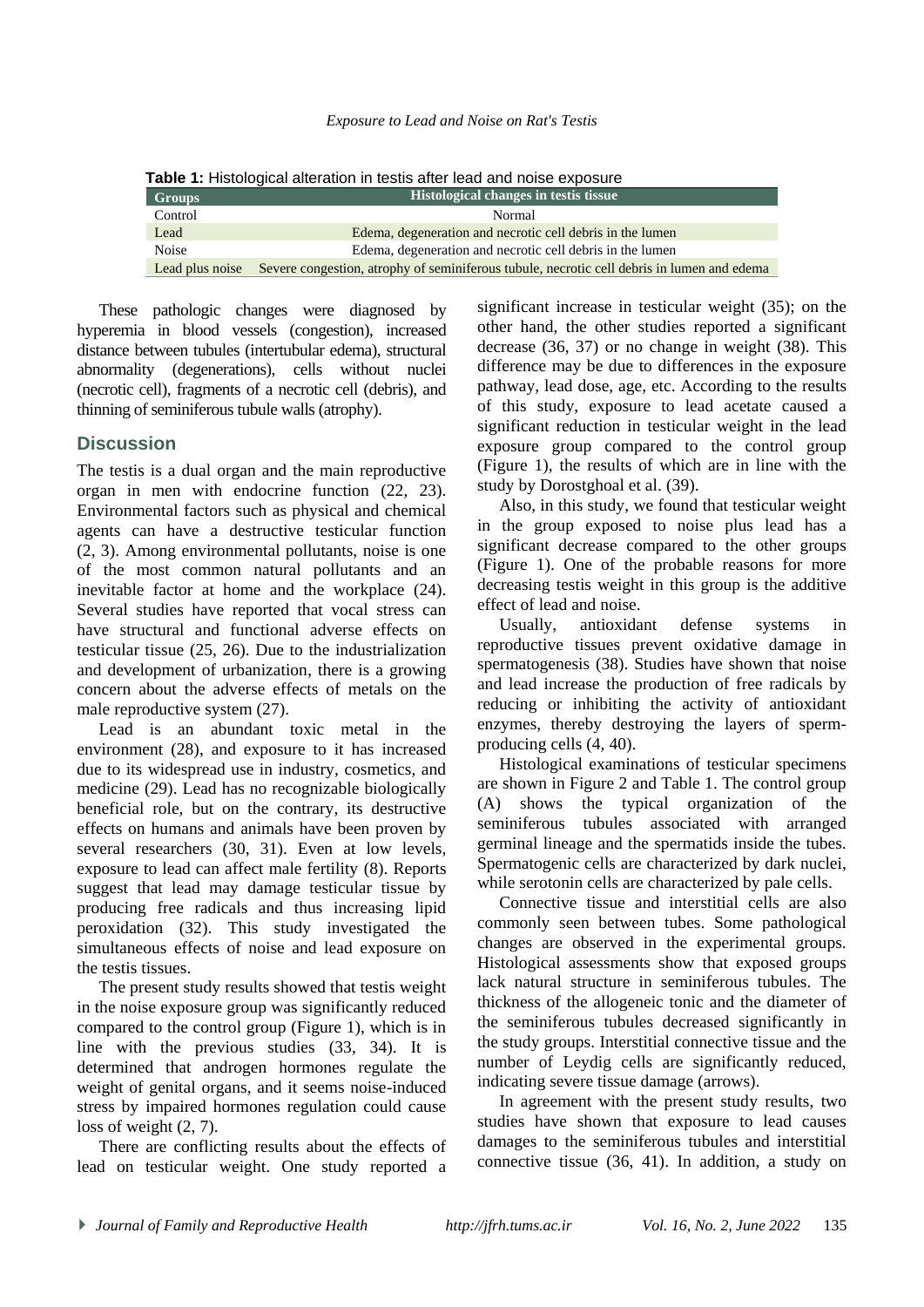lead-exposed mice showed degeneration of the seminiferous tubules [\(42\)](#page-6-5). In line with this study, a study also showed that the number of Leydig cells decreased in lead-exposed mice [\(36\)](#page-5-19). In the other study Damage to the seminiferous tubules was observed in mice exposed to sound, which is in line with the present study [\(43\)](#page-6-6). Another study also showed damage to the seminiferous tubules and interstitial space in fetuses of mice exposed to vocal stress [\(7\)](#page-4-4).

Other degenerative effects on sperm tubes include the destruction of the germination layer in the experimental groups (shown with a star). In addition, moderate to severe damage, deficiency, or reduction in spermatid count were observed in some tubes in group D (shown with a circle). Atrophy of the seminiferous tubules is also seen in exposure to noise and lead (D) (white star).

One study showed that exposure to lead for 5 and 10 wk causes irregularity, degeneration, and atrophy in most seminiferous tubules, increases interstitial space and reduces Leydig cells, which agrees with the findings of the present study [\(37\)](#page-6-0). Also, in line with the results of this study, the other study showed that exposure to 115 dB noise causes damage to the seminiferous tubules, atrophy of the germinal epithelium, and increased connective tissue between the tubes [\(2\)](#page-4-3). There are some limitations in our study such as failure of the noise generation system, animal death, shortage of examination equipment and financial support, to examine the male hormones, sperm count, and motility.

## **Conclusion**

That said, exposure to 105 dB and lead could cause damage to the seminiferous tubules, intubation edema, and testicular weight loss compared to controls. We also found that simultaneous exposure to noise and lead could have more detrimental effects on testicular histology and weight than other groups. These findings could be helpful for people who are exposed to noise and lead at work. It is recommended to use different sound levels and doses of lead in future studies. Also, examination of tissue changes in the fetus and female reproductive organs, examining the male hormones, sperm count, and motility is suggested.

## **Conflict of Interests**

Authors have no conflict of interests.

## **Acknowledgments**

This study was supported by the student research

committee, Iran University of Medical Sciences (Grant No.32700). The authors would like to thank all the colleagues helping in this project, the Experimental and Comparative Studies Center's assistants, and their technical supports at the Iran University of Medical Sciences.

## **References**

- <span id="page-4-0"></span>1. Singh A, Sharma R. Effects of stress on epididymis in albino rat. Int J Med Clin Res 2011; 2: 20-1.
- <span id="page-4-3"></span>2. Farzadinia P, Bigdeli M, Akbarzadeh S, Mohammadi M, Daneshi A, Bargahi A. Effect of noise pollution on testicular tissue and hormonal assessment in rat. Andrologia 2016; 48: 869-73.
- <span id="page-4-1"></span>3. Camille Melón L, Maguire J. GABAergic regulation of the HPA and HPG axes and the impact of stress on reproductive function. J Steroid Biochem Mol Biol 2016; 160: 196-203.
- 4. Nadri F, Khavanin A, Mazaheri Z, Khajehnasiri F. The effect of noise stress on adult male rat sperm parameters and the protective effect of hydroalcoholic Cinnamomum verum extract: an experimental study. [IRANIAN RED CRESCENT MEDICAL JOURNAL](https://www.sid.ir/en/Journal/JournalList.aspx?ID=3949)  [\(IRCMJ\)](https://www.sid.ir/en/Journal/JournalList.aspx?ID=3949) 2018; 20: e69779.
- <span id="page-4-2"></span>5. Golmohammadi R, Giahi O, Aliabadi M, Darvishi E. An intervention for noise control of blast furnace in steel industry. J Res Health Sci 2014; 14: 287-90.
- 6. Swami CG, Ramanathan J, Charan Jeganath C. Noise exposure effect on testicular histology, morphology and on male steroidogenic hormone. Malays J Med Sci 2007; 14:28-35.
- <span id="page-4-4"></span>7. Jalali M, Hemadi M, Saki G, Sarkaki A. Study of spermatogenesis fetal testis exposed noise stress during and after natal period in rat. Pak J Biol Sci 2013; 16: 1010-5.
- <span id="page-4-5"></span>8. El-Magd MA, Kahilo KA, Nasr NE, Kamal T, Shukry M, Saleh AA. A potential mechanism associated with lead-induced testicular toxicity in rats. Andrologia 2017; 49.
- 9. Apaydin FG, Kalender S, Bas H, Demir F, Kalender Y. Lead nitrate induced testicular toxicity in diabetic and non-diabetic rats: protective role of sodium selenite. Brazilian Archives of Biology and Technology 2015; 58: 68-74.
- <span id="page-4-6"></span>10. Ahmed YF, Eldebaky HAA, Mahmoud KG, Nawito M. Effects of lead exposure on DNA damage and apoptosis in reproductive and vital organs in female rabbits. Global veterinaria 2012; 9: 401-8.
- <span id="page-4-7"></span>11. Andjelkovic M, Buha Djordjevic A, Antonijevic E, Antonijevic B, Stanic M, Kotur-Stevuljevic J *et al.*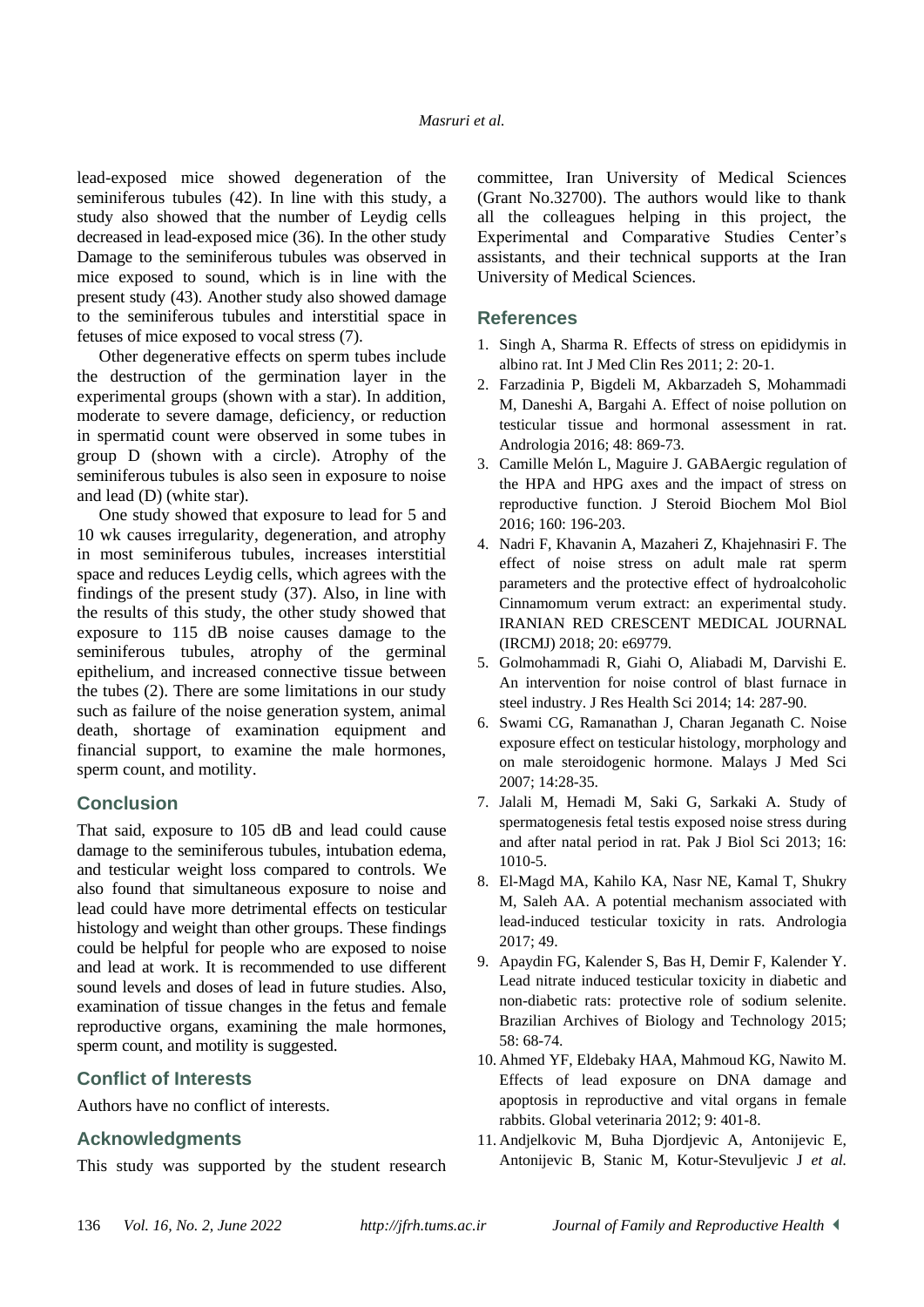Toxic effect of acute cadmium and lead exposure in rat blood, liver, and kidney. [Int J Environ Res Public](https://www.ncbi.nlm.nih.gov/pmc/articles/PMC6351928/)  [Health](https://www.ncbi.nlm.nih.gov/pmc/articles/PMC6351928/) 2019; 16: 274.

- <span id="page-5-0"></span>12. Ericson B, Landrigan P, Taylor MP, Frostad J, Caravanos J, Keith J*, et al.* The global burden of lead toxicity attributable to informal used lead-acid battery sites. Ann Glob Health 2016; 82: 686-99.
- 13. Manoj Kumar V, Henley AK, Nelson CJ, Indumati O, Prabhakara Rao Y, Rajanna S, et al. Protective effect of Allium sativum (garlic) aqueous extract against leadinduced oxidative stress in the rat brain, liver, and kidney. Environ Sci Pollut Res Int 2017; 24: 1544-52.
- 14. l-Tantawy WH. Antioxidant effects of Spirulina supplement against lead acetate-induced hepatic injury in rats. J Tradit Complement Med 2015; 6: 327-31.
- 15. Alimohammadi I, Ashtarinezhad A, Abolghasemi J, Yekzamani P, Masruri B. The Sub-acute Effect of Lead Exposure on the Auditory Brainstem Response in Male Rats. Iranian Journal of Toxicology 2019; 13: 9-13.
- 16. Fahim MA, Tariq S, Adeghate E. Vitamin E modifies the ultrastructure of testis and epididymis in mice exposed to lead intoxication. Ann Anat 2013; 195: 272-7.
- <span id="page-5-1"></span>17. Kumar SR, Devi AS. Lead toxicity on male reproductive system and its mechanism: a review. Research Journal of Pharmacy and Technology 2018; 11: 1228-32.
- <span id="page-5-2"></span>18. Halliwell B. Free radicals and antioxidants: updating a personal view. Nutr Rev 2012; 70: 257-65.
- <span id="page-5-3"></span>19. Masruri B, Ashtarinezhad A, Yekzamani P. Data on the effect of lead concomitant noise on oxidative stress in rats. Data Brief 2018; 18: 1117-21.
- <span id="page-5-4"></span>20. Liu S, Zhang K, Wu S, Ji X, Li N, Liu R*, et al.* Leadinduced hearing loss in rats and the protective effect of copper. Biological trace element research 2011; 144: 1112-9.
- <span id="page-5-5"></span>21. Haghighat M, Allameh A, Fereidan M, Khavanin A, Ghasemi Z. Effects of concomitant exposure to styrene and intense noise on rats' whole lung tissues. Biochemical and histopathological studies. Drug Chem Toxicol 2022; 45: 120-6.
- <span id="page-5-6"></span>22. Shaha C, Tripathi R, Mishra DP. Male germ cell apoptosis: regulation and biology. [Philos Trans R Soc](https://www.ncbi.nlm.nih.gov/pmc/articles/PMC2871916/)  [Lond B Biol Sci](https://www.ncbi.nlm.nih.gov/pmc/articles/PMC2871916/) 2010; 365: 1501-15.
- <span id="page-5-7"></span>23. Cao Y, Wang D, Li Q, Deng H, Shen J, Zheng G*, et al.* Rat testis damage caused by lead sulfide nanoparticles after oral exposure. J Nanosci Nanotechnol 2016; 16: 2378-83.
- 24. World Health Organization. Regional Office for Europe. Burden of disease from environmental noise: quantification of healthy life years lost in Europe.

World Health Organization. Regional Office for Europe.2011

- <span id="page-5-8"></span>25. Pramanik P, Biswas S. Traffic noise: a silent killer of male gamete of albino rats. Al Ameen J Med Sci 2012; 5: 82-9.
- <span id="page-5-9"></span>26. Chen Cárdenas S, Mayer N, Romanini M, Rolando A, Liaudat A, Brun N*, et al.* Reproductive response in offspring male rats exposed to prenatal stress and to early postnatal stimulation. International Journal of Morphology 2013; 31: 754-64.
- <span id="page-5-10"></span>27. Garu U, Sharma R, Barber I. Effect of lead toxicity on developing testis of mice. International Journal of Pharmaceutical Sciences and Research 2011; 2: 2403.
- <span id="page-5-11"></span>28. Patra RC, Rautray AK, Swarup D. Oxidative stress in lead and cadmium toxicity and its amelioration. [Vet](https://www.ncbi.nlm.nih.gov/pmc/articles/PMC3087445/)  [Med Int](https://www.ncbi.nlm.nih.gov/pmc/articles/PMC3087445/) 2011; 2011: 457327.
- <span id="page-5-12"></span>29. Kasperczyk A, Dobrakowski M, Czuba ZP, Horak S, Kasperczyk S. Environmental exposure to lead induces oxidative stress and modulates the function of the antioxidant defense system and the immune system in the semen of males with normal semen profile. Toxicol Appl Pharmacol 2015; 284: 339-44.
- <span id="page-5-13"></span>30. Ruff HA, Markowitz ME, Bijur PE, Rosen JF. Relationships among blood lead levels, iron deficiency, and cognitive development in two-year-old children. Environ Health Perspect 1996; 104: 180-5.
- <span id="page-5-14"></span>31. Aksu D, Sağlam Y, Yildirim S, Aksu T. Effect of pomegranate (Punica granatum L.) juice on kidney, liver, heart and testis histopathological changes, and the tissues lipid peroxidation and antioxidant status in lead acetate-treated rats. Cell Mol Biol (Noisy-le-grand) 2017; 63: 33-42.
- <span id="page-5-15"></span>32. Mustafa HN. Potential alleviation of Chlorella vulgaris and Zingiber officinale on lead-induced testicular toxicity: an ultrastructural study. Folia Biol (Krakow) 2015; 63: 269-78.
- <span id="page-5-16"></span>33. Babisch W. Transportation noise and cardiovascular risk: updated review and synthesis of epidemiological studies indicate that the evidence has increased. Noise Health 2006; 8: 1-9.
- <span id="page-5-17"></span>34. Chehreie S, Rabzia A, Farhadi-mesterkhani M. Maternal Water Deprivation Affects the Spermatogenesis of the Offspring Rats. International Journal of Morphology 2013; 31: 156-61.
- <span id="page-5-18"></span>35. Ma L, Liu J, Li N, Wang J, Duan Y, Yan J, *et al.* Oxidative stress in the brain of mice caused by translocated nanoparticulate TiO2 delivered to the abdominal cavity. Biomaterials 2010; 31: 99-105.
- <span id="page-5-19"></span>36. Hasanein P, Fazeli F, Parviz M, Roghani M. Ferulic acid prevents lead‐induced testicular oxidative stress
- *Journal of Family and Reproductive Health http://jfrh.tums.ac.ir Vol. 16, No. 2, June 2022* 137